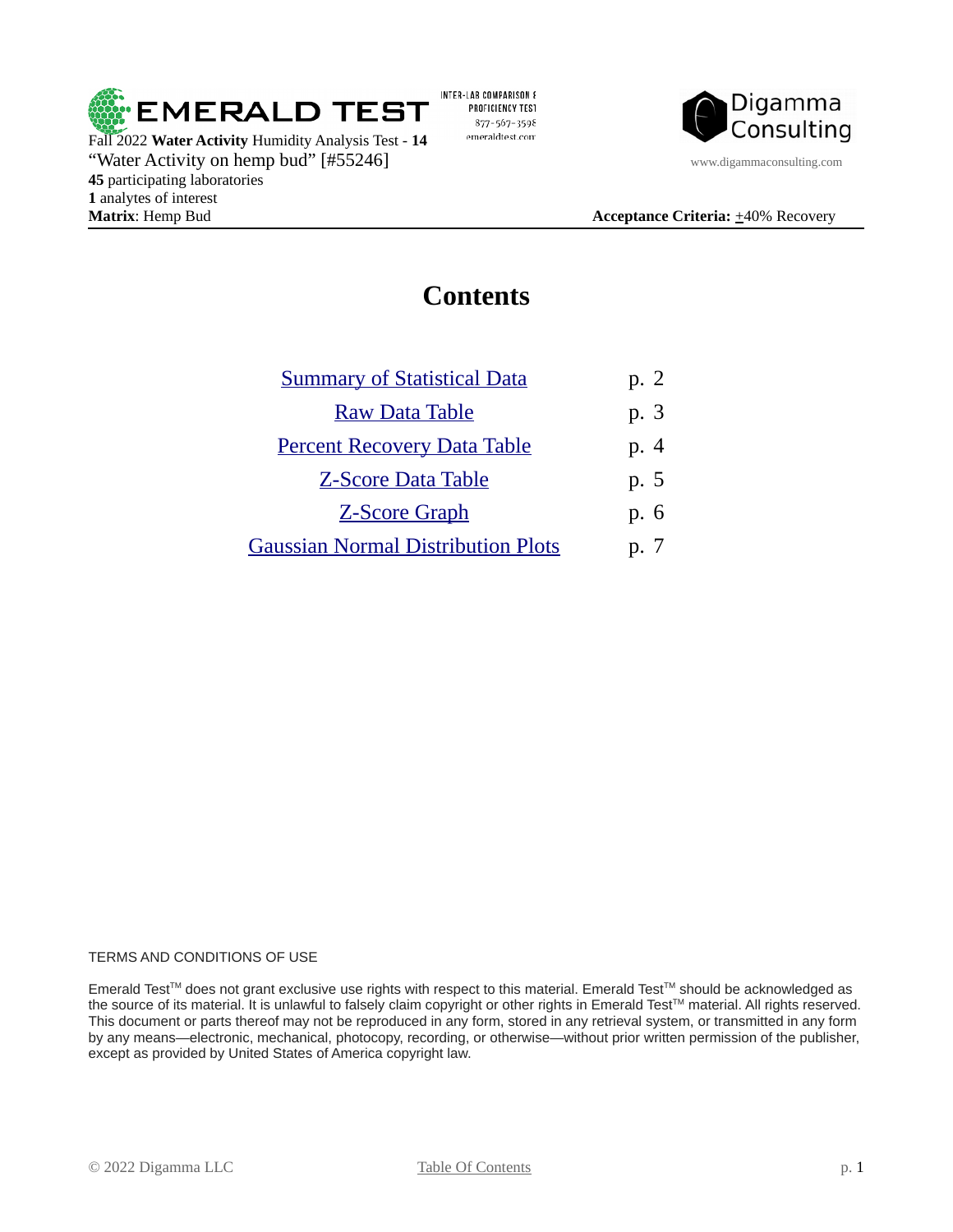

Fall 2022 **Water Activity** Humidity Analysis Test - **14** "Water Activity on hemp bud" [#55246] www.digammaconsulting.com **45** participating laboratories **1** analytes of interest **Matrix**: Hemp Bud **Acceptance Criteria:**  $\pm$ 40% Recovery

INTER-LAB COMPARISON & PROFICIENCY TEST 877-567-3598 emeraldtest.com



|                       | Summary of Statistical Data |               |             |                          |        |                   |                   |                   |                    |                 |                   |
|-----------------------|-----------------------------|---------------|-------------|--------------------------|--------|-------------------|-------------------|-------------------|--------------------|-----------------|-------------------|
| Component             | ភ<br>T                      | dard<br>iatio | iatio<br>వి | signed<br>ฐ<br><u>er</u> | 공<br>& | #<br>ъ<br>ccepted | &<br>ъ<br>ccepted | #<br>₫<br>ccepted | %<br>ğ<br>Accepted | #<br>g<br>liers | #<br>Participants |
| <b>Water activity</b> | 0.746                       | 0.025         | 3.333       | 0.75                     | 99.467 | 45                | 100               | 0l                |                    |                 | 45                |

## <span id="page-1-0"></span>**Summary of Statistical Data**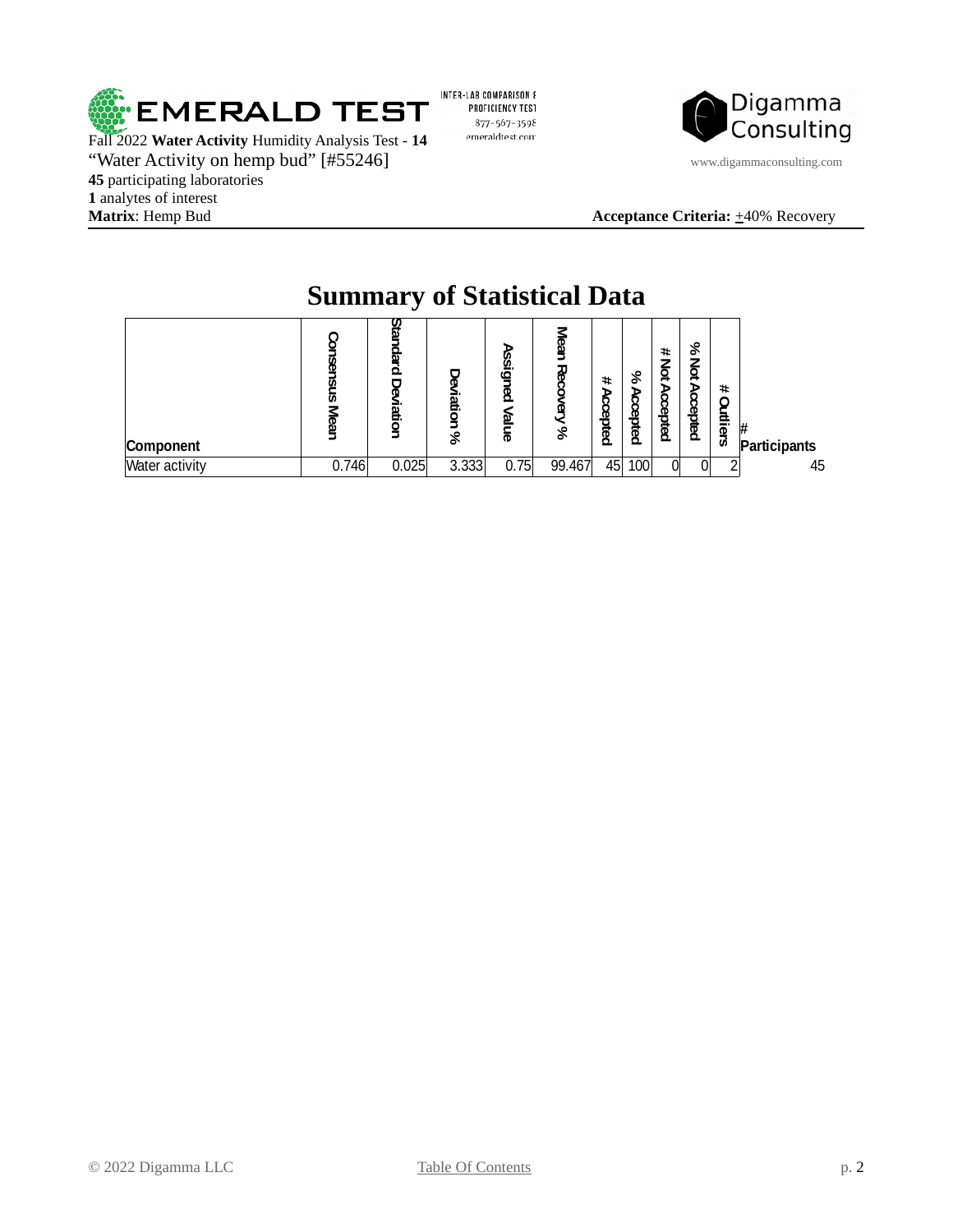

Fall 2022 **Water Activity** Humidity Analysis Test - **14** "Water Activity on hemp bud" [#55246] www.digammaconsulting.com participating laboratories 1 analytes of interest<br>**Matrix**: Hemp Bud

INTER-LAB COMPARISON & PROFICIENCY TEST 877-567-3598 emeraldtest.com



### **Acceptance Criteria:**  $\pm 40\%$  Recovery

 $\overline{\phantom{a}}$ 

| Lab ID<br>number | <b>Water</b><br><b>Activity Aw</b> |
|------------------|------------------------------------|
| 5062             | 0.681                              |
| 5106             | 0.7081                             |
| 5133             | 0.749                              |
| 5157             | 0.76                               |
| 5183             | 0.738                              |
| 5189             | 0.8276                             |
| 5190             | 0.7442                             |
| 5223             | 0.7415                             |
| 5234             | 0.7481                             |
| 5244             | 0.759                              |
| 5280             | 0.78                               |
| 5283             | 0.7676                             |
| 5306             | 0.75                               |
| 5327             | 0.7606                             |
| 5351             | 0.7583                             |
| 5355             | 0.73                               |
| 5386             | 0.7586                             |
| 5392             | 0.7354                             |
| 5398             | 0.6                                |
| 5413             | 0.7509                             |
| 5439             | 0.735                              |
| 5442             | 0.7156                             |
| 5454             | 0.755                              |
| 5455             | 0.7929                             |
| 5491             | 0.7532                             |
| 5498             | 0.7524                             |
| 5504             | 0.746                              |
| 5523             | 0.748                              |
| 5547             | 0.7601                             |
| 5548             | 0.7443                             |
| 5555             | 0.7432                             |
| 5567             | 0.7525                             |
| 5578             | 0.72                               |
| 5580             | 0.7508                             |
| 5597             | 0.722                              |

### <span id="page-2-0"></span>**Raw Data Table**

 $\overline{\phantom{a}}$ 

| Lab ID | <b>Water</b>       |
|--------|--------------------|
| number | <b>Activity Aw</b> |
| 5598   | 0.753              |
| 5599   | 0.7612             |
| 5608   | 0.7                |
| 5615   | 0.744              |
| 5620   | 0.678              |
| 5621   | 0.731              |
| 5629   | 0.74               |
| 5700   | 0.8076             |
| 5701   | 0.7744             |
| 5830   | 0.7832             |

 $\overline{1}$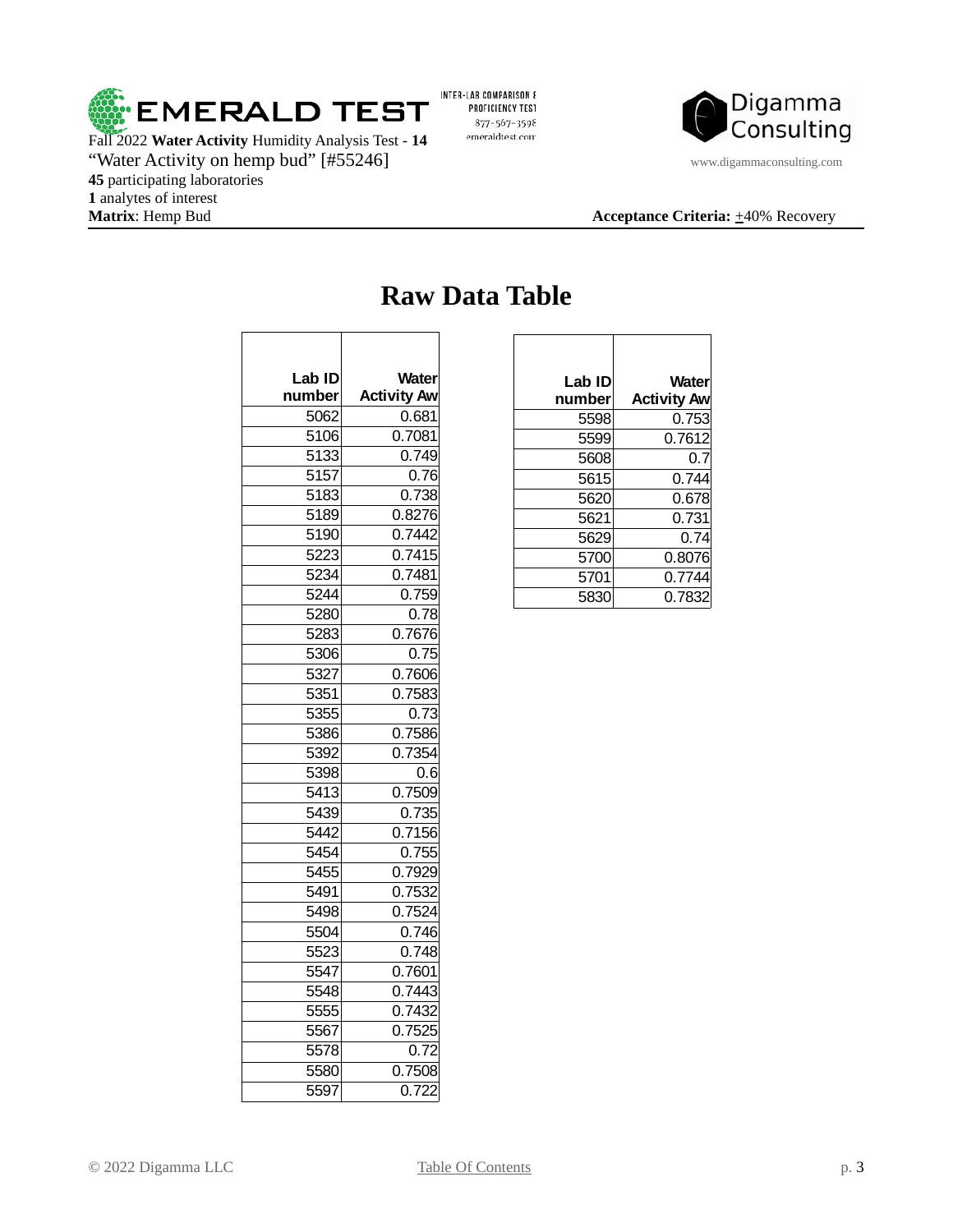

Fall 2022 **Water Activity** Humidity Analysis Test - **14** "Water Activity on hemp bud" [#55246] www.digammaconsulting.com participating laboratories analytes of interest **Matrix**: Hemp Bud **Acceptance Criteria:**  $\pm$ 40% Recovery

INTER-LAB COMPARISON & PROFICIENCY TEST 877-567-3598 emeraldtest.com



## <span id="page-3-0"></span>**Percent Recovery Data Table**

| Water                        |
|------------------------------|
| <b>Activity Aw</b><br>90.80% |
| 94.41%                       |
| 99.87%                       |
| 101.33%                      |
| 98.40%                       |
| 110.35%                      |
| 99.23%                       |
|                              |
| 98.87%                       |
| 99.75%                       |
| 101.20%                      |
| 104.00%                      |
| 102.35%                      |
| 100.00%                      |
| 101.41%                      |
| 101.11%                      |
| 97.33%                       |
| 101.15%                      |
| 98.05%                       |
| 80.00%                       |
| 100.12%                      |
| 98.00%                       |
| 95.41%                       |
| 100.67%                      |
| 105.72%                      |
| 100.43%                      |
| 100.32%                      |
| 99.47%                       |
| 99.73%                       |
| 101.35%                      |
| 99.24%                       |
| 99.09%                       |
| 100.33%                      |
| 96.00%                       |
| 100.11%                      |
| 96.27%                       |
|                              |

| <b>Water</b>       |         | <b>Water</b>       |
|--------------------|---------|--------------------|
| <b>Activity Aw</b> | Analyst | <b>Activity Aw</b> |
| 90.80%             | 5598    | 100.40%            |
| 94.41%             | 5599    | 101.49%            |
| 99.87%             | 5608    | 93.33%             |
| 101.33%            | 5615    | 99.20%             |
| 98.40%             | 5615    | 99.20%             |
| 110.35%            | 5620    | 90.40%             |
| 99.23%             | 5621    | 97.47%             |
| 98.87%             | 5629    | 98.67%             |
| 99.75%             | 5700    | 107.68%            |
| 101.20%            | 5701    | 103.25%            |
| 104.00%            | 5830    | 104.43%            |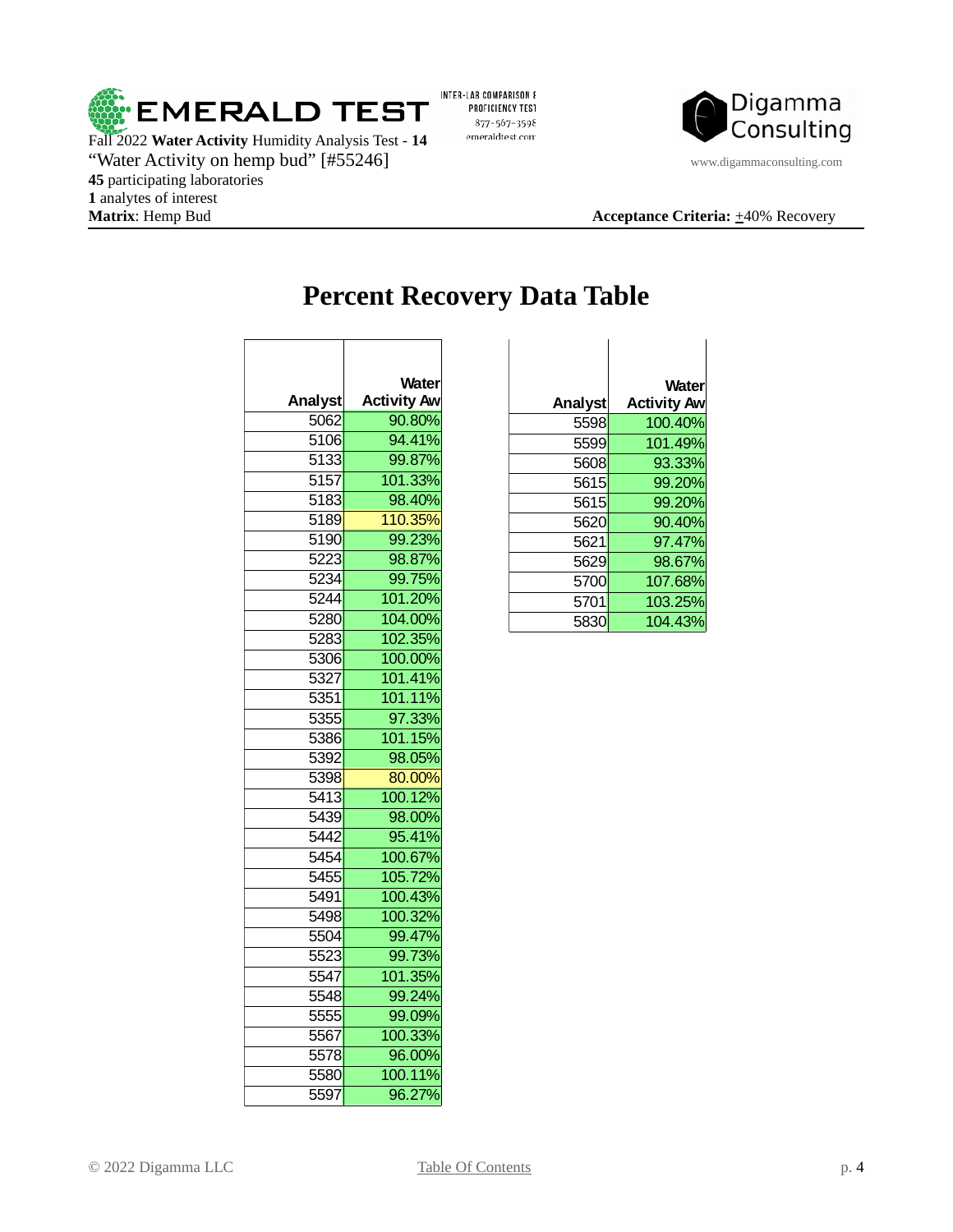

Fall 2022 **Water Activity** Humidity Analysis Test - **14** "Water Activity on hemp bud" [#55246] www.digammaconsulting.com participating laboratories 1 analytes of interest<br>**Matrix**: Hemp Bud

INTER-LAB COMPARISON & PROFICIENCY TEST 877-567-3598 emeraldtest.com



#### **Acceptance Criteria:**  $\pm 40\%$  Recovery

|         | Water    |
|---------|----------|
| Account | activity |
| 5062    | $-2.60$  |
| 5106    | $-1.52$  |
| 5133    | 0.11     |
| 5157    | 0.55     |
| 5183    | $-0.33$  |
| 5189    | Outlier  |
| 5190    | $-0.08$  |
| 5223    | $-0.19$  |
| 5234    | 0.08     |
| 5244    | 0.51     |
| 5280    | 1.35     |
| 5283    | 0.86     |
| 5306    | 0.15     |
| 5327    | 0.58     |
| 5351    | 0.49     |
| 5355    | $-0.65$  |
| 5386    | 0.50     |
| 5392    | $-0.43$  |
| 5398    | Outlier  |
| 5413    | 0.19     |
| 5439    | $-0.45$  |
| 5442    | $-1.22$  |
| 5454    | 0.35     |
| 5455    | 1.87     |
| 5491    | 0.28     |
| 5498    | 0.25     |
| 5504    | $-0.01$  |
| 5523    | 0.07     |
| 5547    | 0.56     |
| 5548    | $-0.07$  |
| 5555    | $-0.12$  |
| 5567    | 0.25     |
| 5578    | $-1.04$  |
| 5580    | 0.19     |
| 5597    | $-0.96$  |

# <span id="page-4-0"></span>**Z-Score Data Table**

| <b>Water</b><br>activity | <b>Account</b> | <b>Water</b><br>activity |
|--------------------------|----------------|--------------------------|
| $-2.60$                  | 5598           | 0.27                     |
| $-1.52$                  | 5599           | 0.60                     |
| 0.11                     | 5608           | $-1.84$                  |
| 0.55                     | 5615           | $-0.09$                  |
| $-0.33$                  | 5620           | $-2.72$                  |
| Outlier                  | 5621           | $-0.61$                  |
| $-0.08$                  | 5629           | $-0.25$                  |
| $-0.19$                  | 5700           | 2.46                     |
| 0.08                     | 5701           | 1.13                     |
| 0.51                     | 5830           | 1.48                     |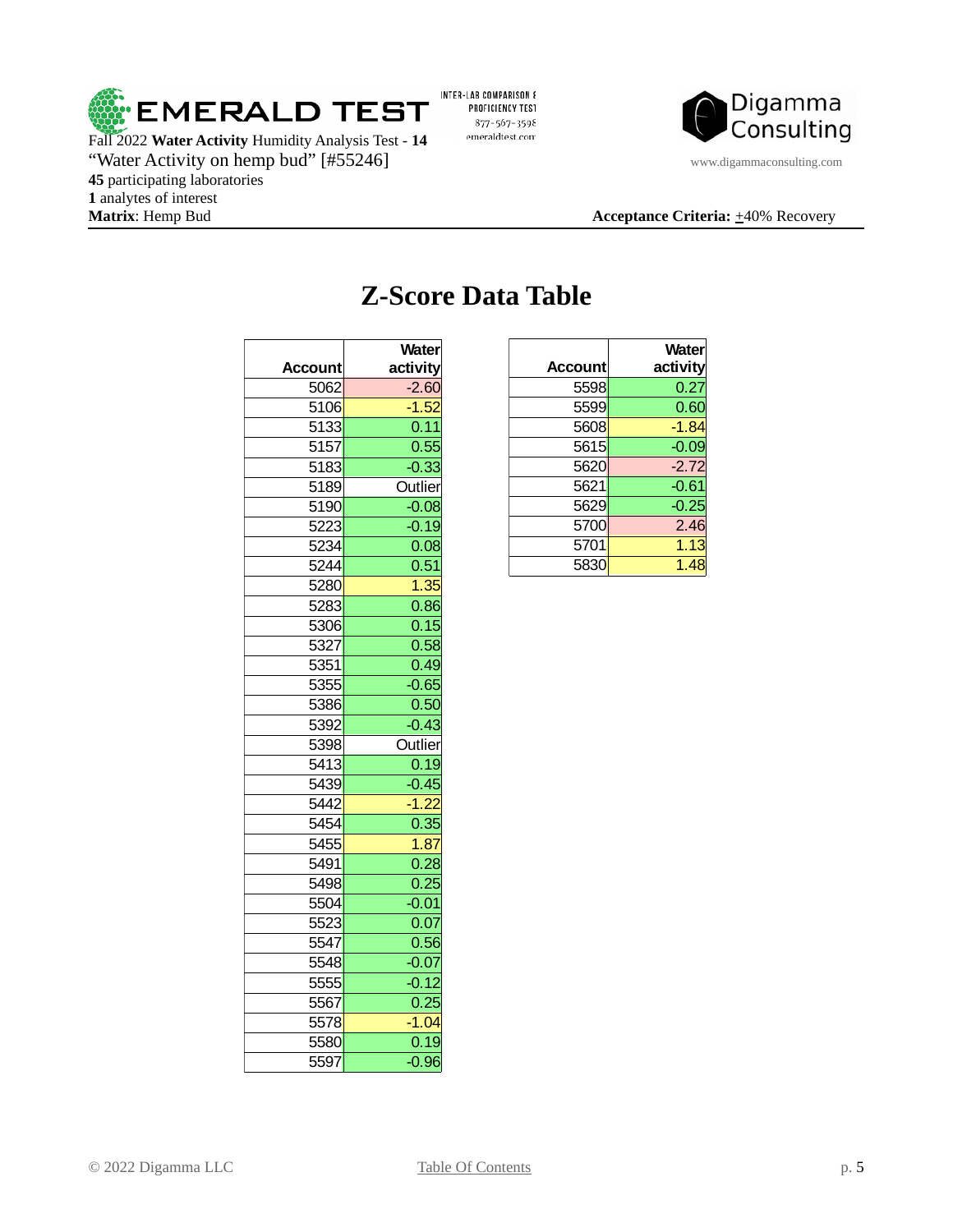

"Water Activity on hemp bud" [#55246] www.digammaconsulting.com **45** participating laboratories **1** analytes of interest **Matrix**: Hemp Bud **Acceptance Criteria:**  $\pm$ 40% Recovery

<span id="page-5-0"></span>INTER-LAB COMPARISON & PROFICIENCY TEST 877-567-3598 emeraldtest.com